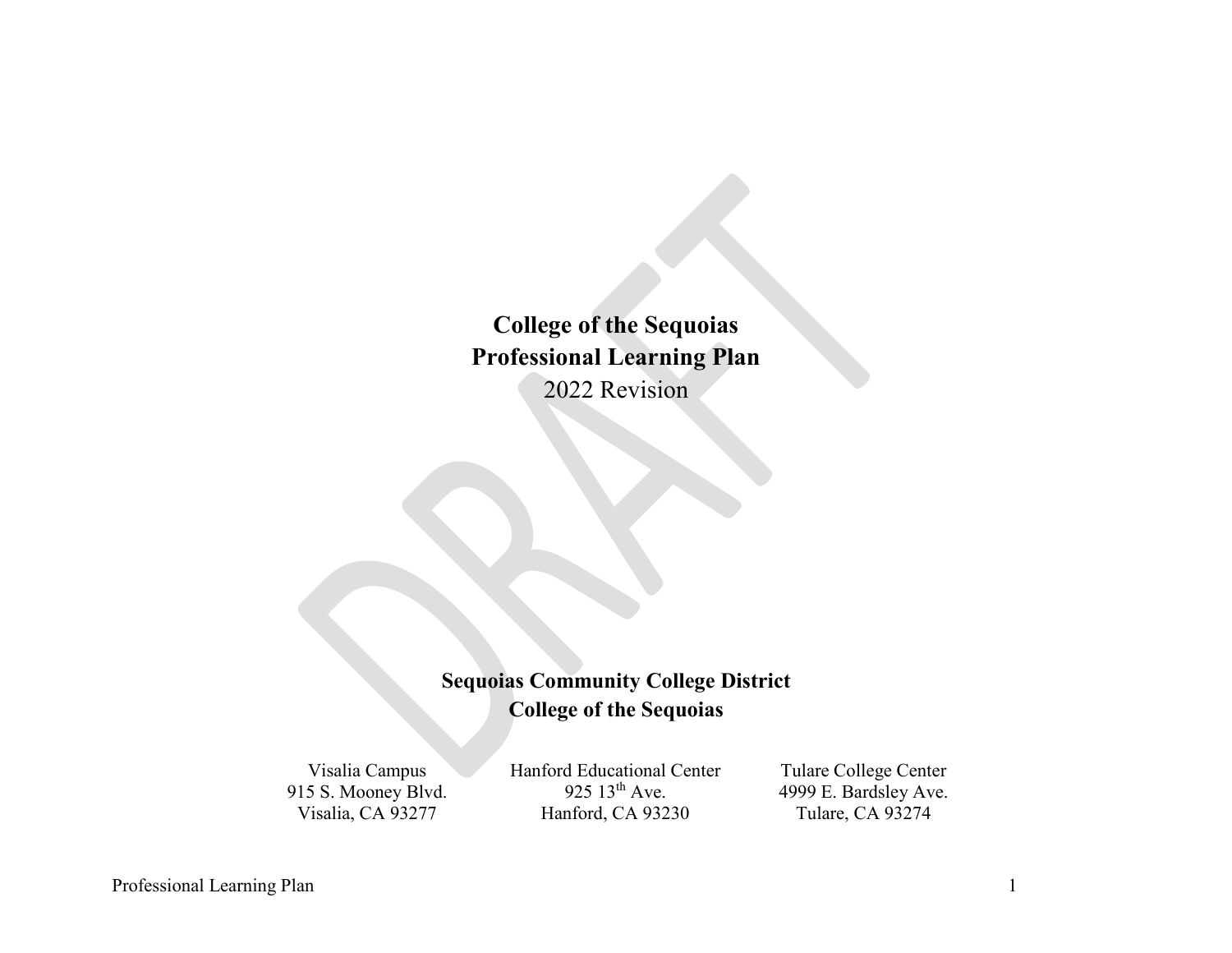# **Table of Contents**

| 3              |
|----------------|
|                |
| 3              |
| 4              |
| $\overline{4}$ |
| 5              |
|                |
|                |
| - 6            |
|                |
|                |
|                |
|                |
| -14            |
|                |
|                |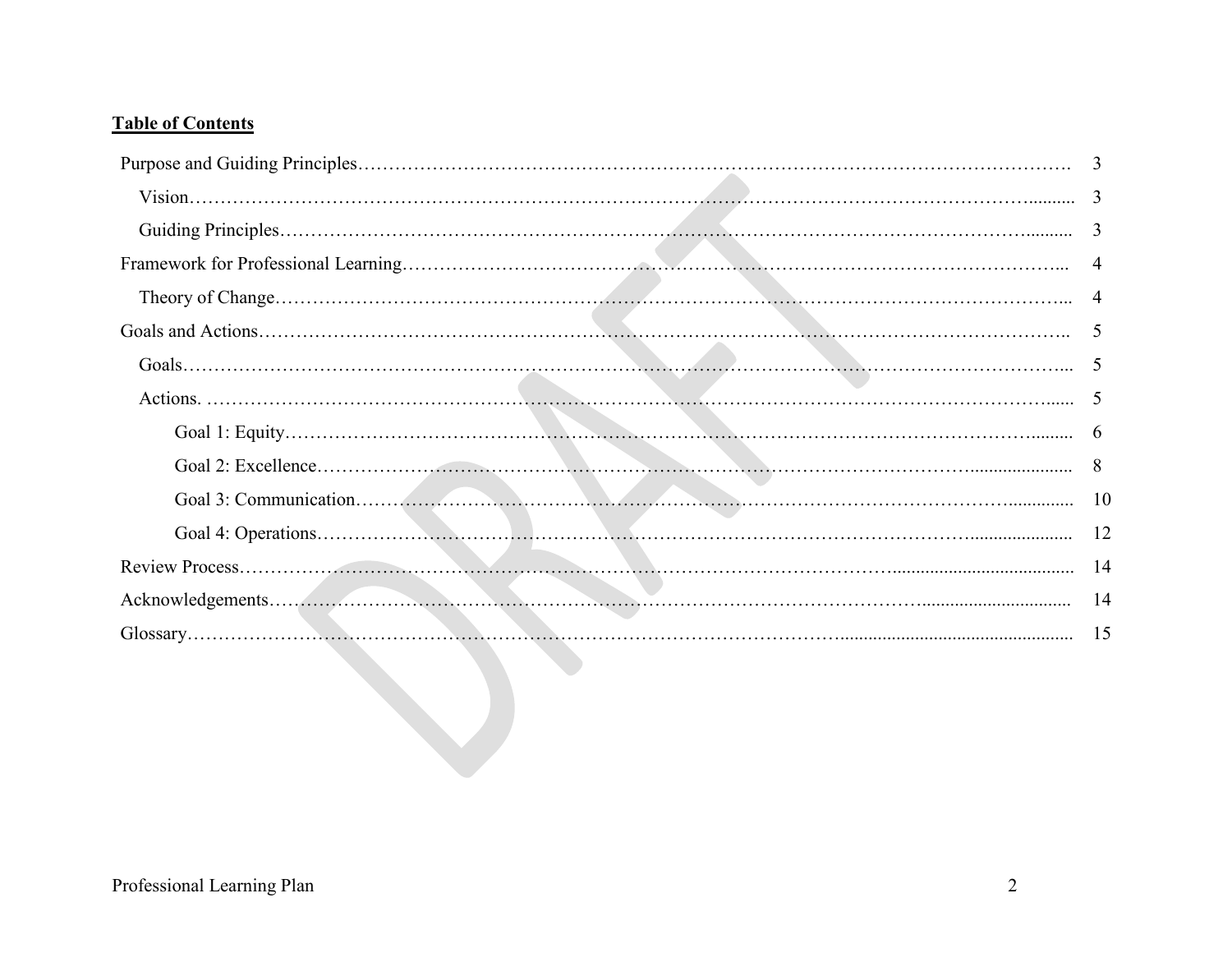### **Purpose and Guiding Principles**

College of the Sequoia's Professional Learning Plan will provide a framework to realize our vision and mission for professional learning and to accomplish system-wide and District goals by guiding professional learning decisions across our campuses, including identifying and aligning professional learning goals, specifying necessary actions to accomplish those goals, identifying key contributors, and specifying funding and other support resources.

#### **Vision**

The College of the Sequoias, in an environment of mutual respect, sees deep and consistent professional learning as a means to realize student success and achievement; to create a positive environment for students, staff, faculty, administration, and the community at large; to develop educational programs that meet civic, professional, economic, and workforce needs; and to become a leader for our community and region.

### **Guiding Principles**

COS Professional Learning should be guided by the following principles. Professional learning opportunities that address one or more of these principles will be prioritized.

- i. Student-centered approaches
- ii. Discipline and service area recommended practices
- iii. Inclusive and accessible trainings
- iv. Dynamic and responsive needs-based learning opportunities
- v. Innovative and proactive learning opportunities
- vi. Cross-college, cross-functional, and interdisciplinary approaches
- vii. Assessment and reflection as essential components to learning
- viii. Opportunities that effectively communicate needs, opportunities, and importance to campus
- ix. Equitable incentives for employee participation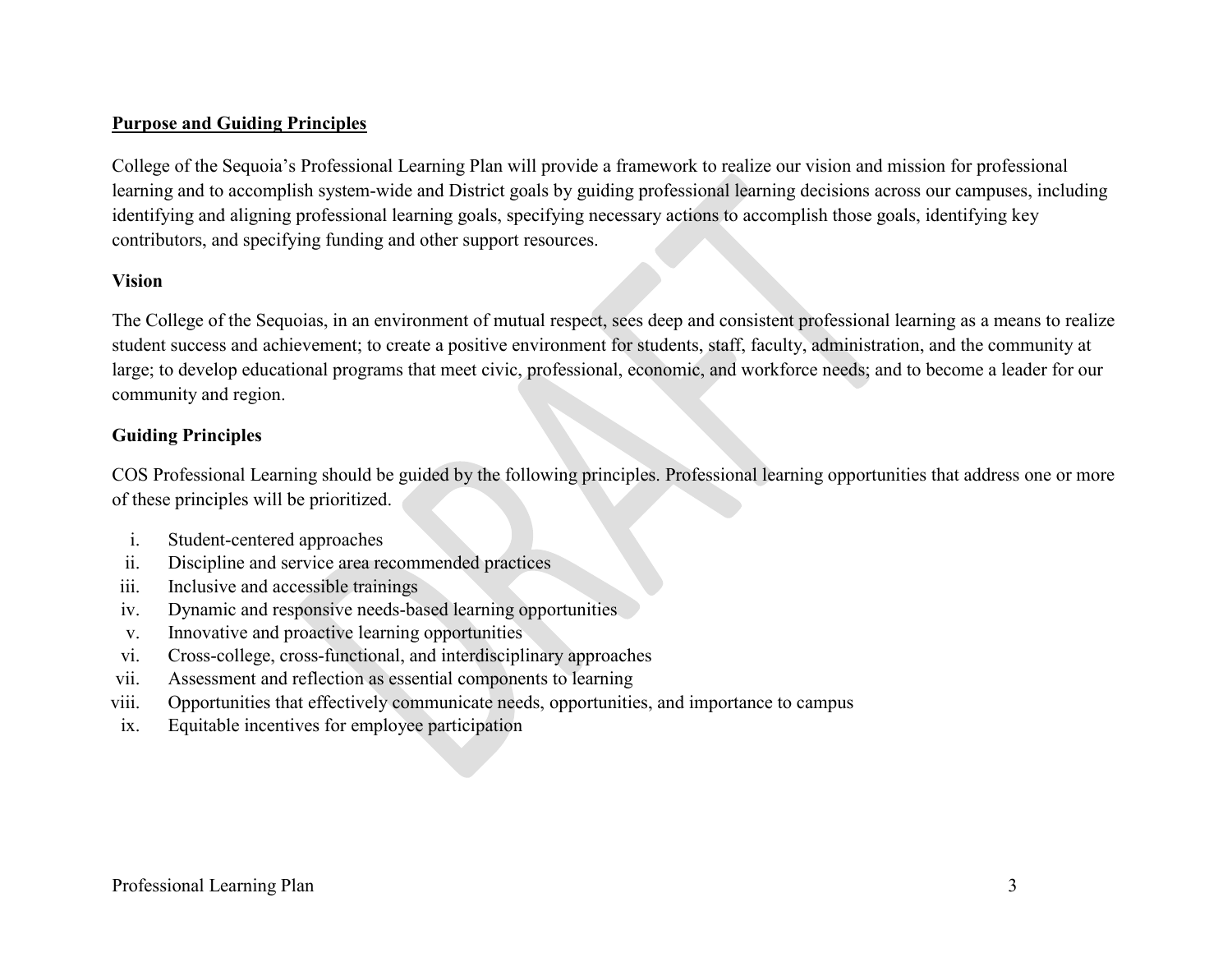### **Framework for Professional Learning**

The COS Professional Learning Plan is formed through an intentional and integrated planning process, one that reflects the needs of our campuses and community, the driving documents and processes of our college, and the guidance provided by the California community college system, including but not limited to:

- i. COS Vision Statement
- ii. COS Mission Statement
- iii. COS Model for Integrated Planning
- iv. COS Master Plan (2015 2025)
- v. COS Strategic Plan (2021 2025)
- vi. COS Student Equity Plan (2019 2022)
- vii. COS EEO Plan (2018)
- viii. Chancellor's Office Vision for Success and memorandum guidance
- ix. Guidelines for Implementing the Flexible Calendar Program (revised 2007)
- x. ASCCC's "Anti-Racism Education in California Community Colleges"
- xi. CCRC Guided Pathways (GP) Scale of Adoption Self-Assessment (SOAA) (revised 2017)
- xii. GQ Survey Results

#### **Theory of Change**

By prioritizing and offering intentional, varied, frequent, and equity-minded opportunities for professional learning and by integrating that learning into our college planning, we can create a rich landscape for faculty, staff, and administration to engage their curiosity and learning together. These learning opportunities will allow all COS employees to hone their expertise and to broaden their knowledge, encouraging a campus culture centered around learning. With a learning-centered culture engaged in iterative, continuous improvement, COS can arrive on and effectively walk the path toward equity and excellence in higher education.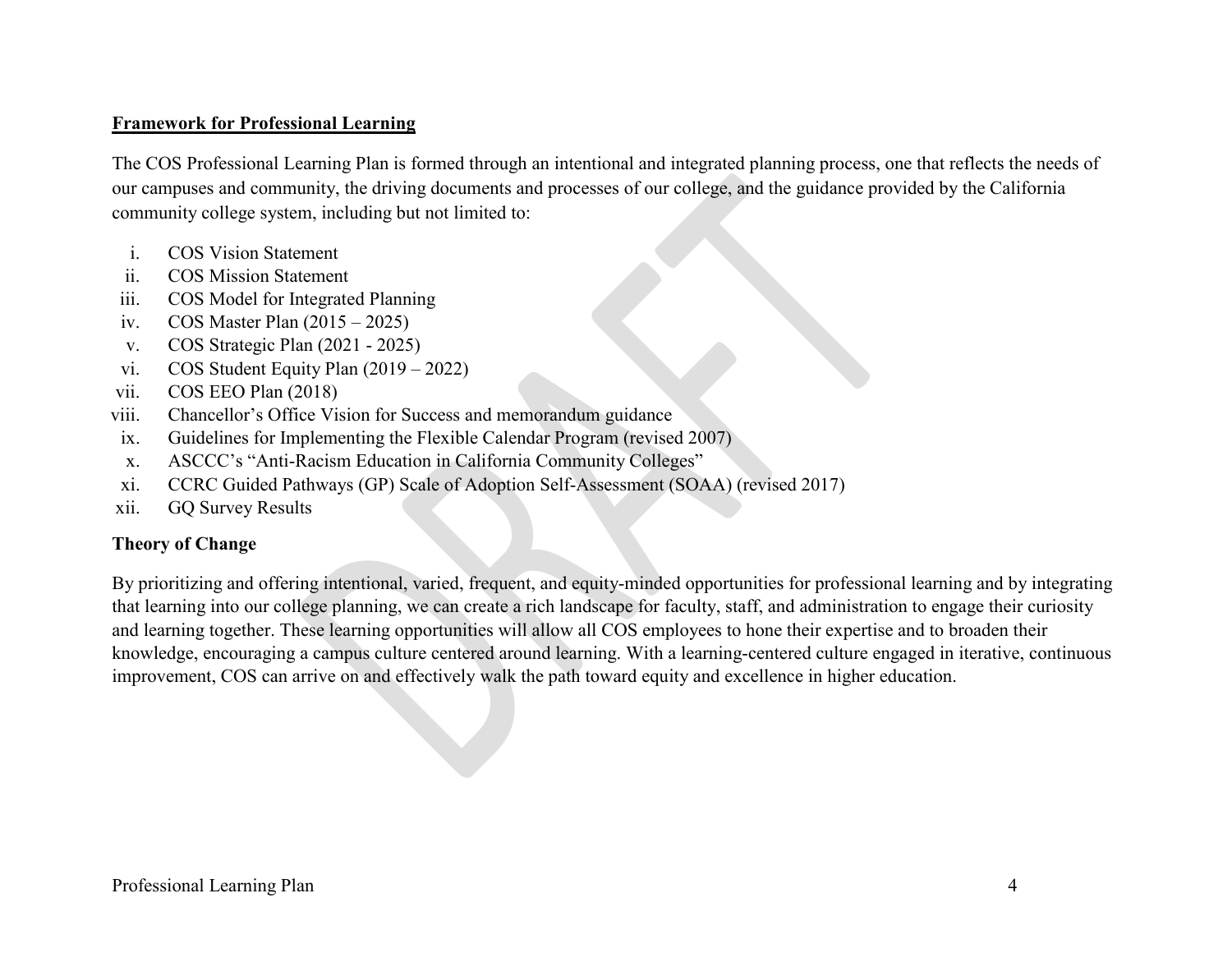### **Goals and Actions**

### **Goals**

The actions set forth in this plan work to address four main goals:

- I. Equity: To acknowledge and address the experiences and disproportionate gaps experienced by minoritized populations
- II. Excellence: To improve the quality of educational programs, student success, and teaching through iterative and recursive learning
- III. Communication: To improve the effectiveness of equity, excellence, and operational efforts by intentionally improving our District communications
- IV. Operations: To maintain and improve the necessary and effective operations of the college for the future

Each of these goals and their activities, as noted in the framework, are informed by COS's Master and Strategic Plans.

### **Actions**

The actions identified below are intended to be more specific ways COS can accomplish its mission, vision, and plans and sustain professional learning goals. They represent opportunities for collective action undertaken by constituent groups, and they do not supplant individual faculty, staff, and administrative learning opportunities and needs. The planned outputs are specific and tangible results that can be expected from completing the action, and the stakeholders and support are identified bodies whose purpose and work may impact these actions. Those actions and outputs are, whenever possible, aligned with the framework documents. Actual responsible parties should, ideally, be determined through the shared governance and initiative process, allowing each body to annually decide how they will support professional learning through their work.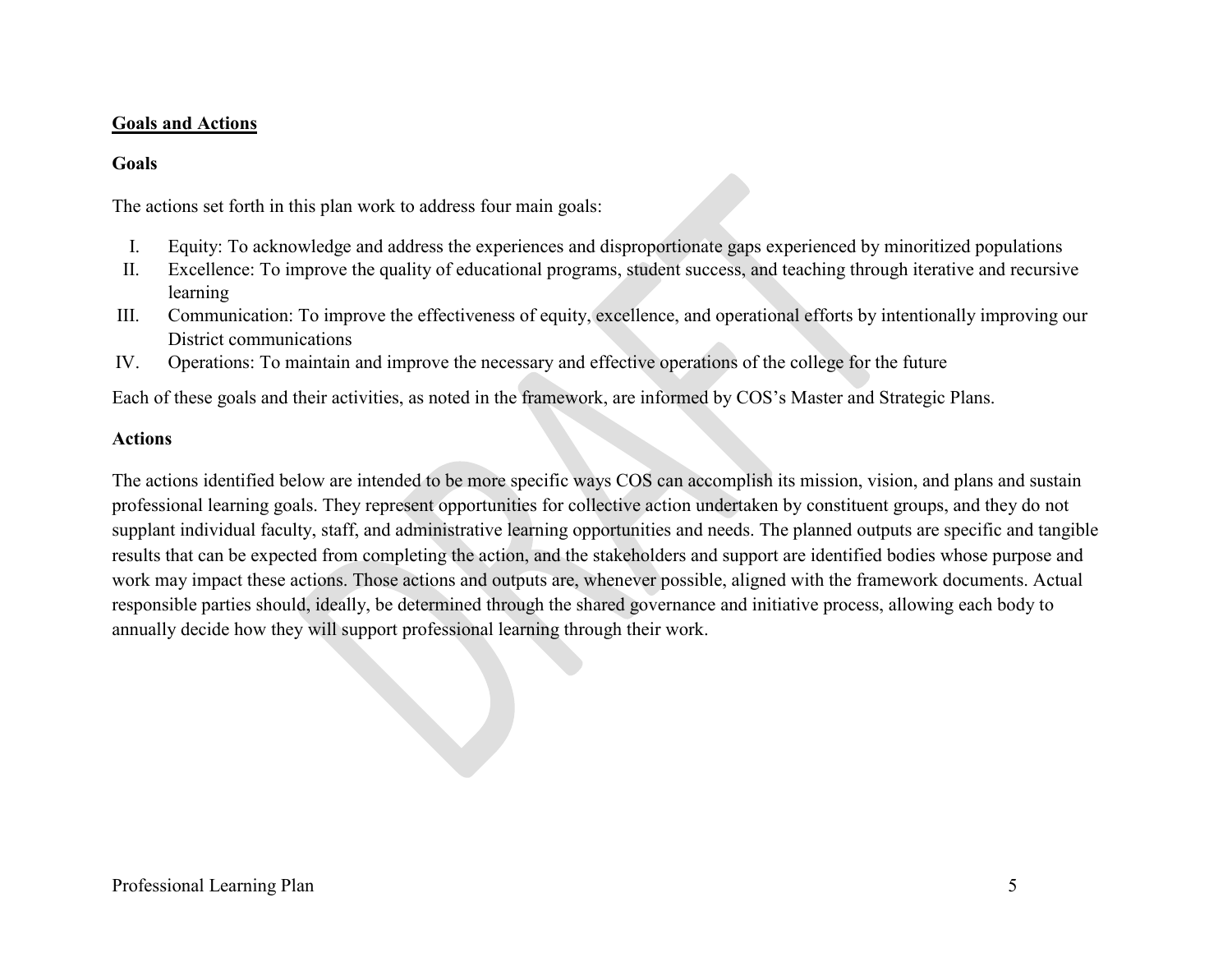# *Goal #1: Equity*

| <b>Professional Learning Action</b>       | <b>Planned Output</b>              | <b>Alignment</b> | <b>Collaborators and Contributors</b> |
|-------------------------------------------|------------------------------------|------------------|---------------------------------------|
| 1.1 Seek and develop learning             | Consistent and iterative           | SP: 3.1.3;       | Academic Senate                       |
| opportunities to improve equitable        | professional learning that         | SEP 1, 9,        | Office of Academic Services           |
| practices, including culturally           | explores multiple levels of        | 10, 19           | <b>EEO</b>                            |
| responsive teaching and learning,         | equitable teaching, from the       |                  | <b>EDAC</b>                           |
| curriculum revision, lesson planning,     | institution to the classroom.      |                  | Research Office                       |
| syllabus design, etc.                     |                                    |                  | <b>HR</b>                             |
|                                           |                                    |                  | Marketing & PR                        |
|                                           |                                    |                  | <b>Budget Committee</b>               |
|                                           |                                    |                  | <b>Board of Trustees</b>              |
| 1.2 Determine and offer equitable         | More equitable incentives          | SP: 4.3          | Academic Senate                       |
| incentives for participation.             | (stipends, comp. time, etc.) to    |                  | <b>FEC</b>                            |
|                                           | encourage greater participation in |                  | <b>PACE</b>                           |
|                                           | professional learning and          |                  | <b>COSTA</b>                          |
|                                           | mentorship                         |                  | <b>COSAFA</b>                         |
|                                           |                                    |                  | <b>CSEA</b>                           |
|                                           |                                    |                  | <b>DGS</b>                            |
|                                           |                                    |                  | Superintendent/President              |
|                                           |                                    |                  | Office of Academic Services           |
|                                           |                                    |                  | Office of Student Services            |
|                                           |                                    |                  | <b>Board of Trustees</b>              |
| 1.3 Focus on accessibility across campus, | Trainings always made available    | SP: 4.2.2,       | <b>AAC</b>                            |
| specifically in trainings                 | with closed captioning, live       | 4.3              | <b>FEC</b>                            |
|                                           | captioning, interpreters,          |                  | <b>PACE</b>                           |
|                                           | recordings, etc. Trainings will    |                  | <b>CHAP</b>                           |
|                                           | address needs of students with     |                  | Marketing and PR                      |
|                                           | disabilities                       |                  | <b>Technology Services</b>            |
|                                           |                                    |                  | Media                                 |
|                                           |                                    |                  | Office of Academic Services           |
| 1.4 Host regular EEO trainings that focus | Improved and increased EEO         | SP: 4.3,         | <b>HR</b>                             |
| on transparency of hiring process         | training opportunities that        | 4.3.1;           | <b>EDAC</b>                           |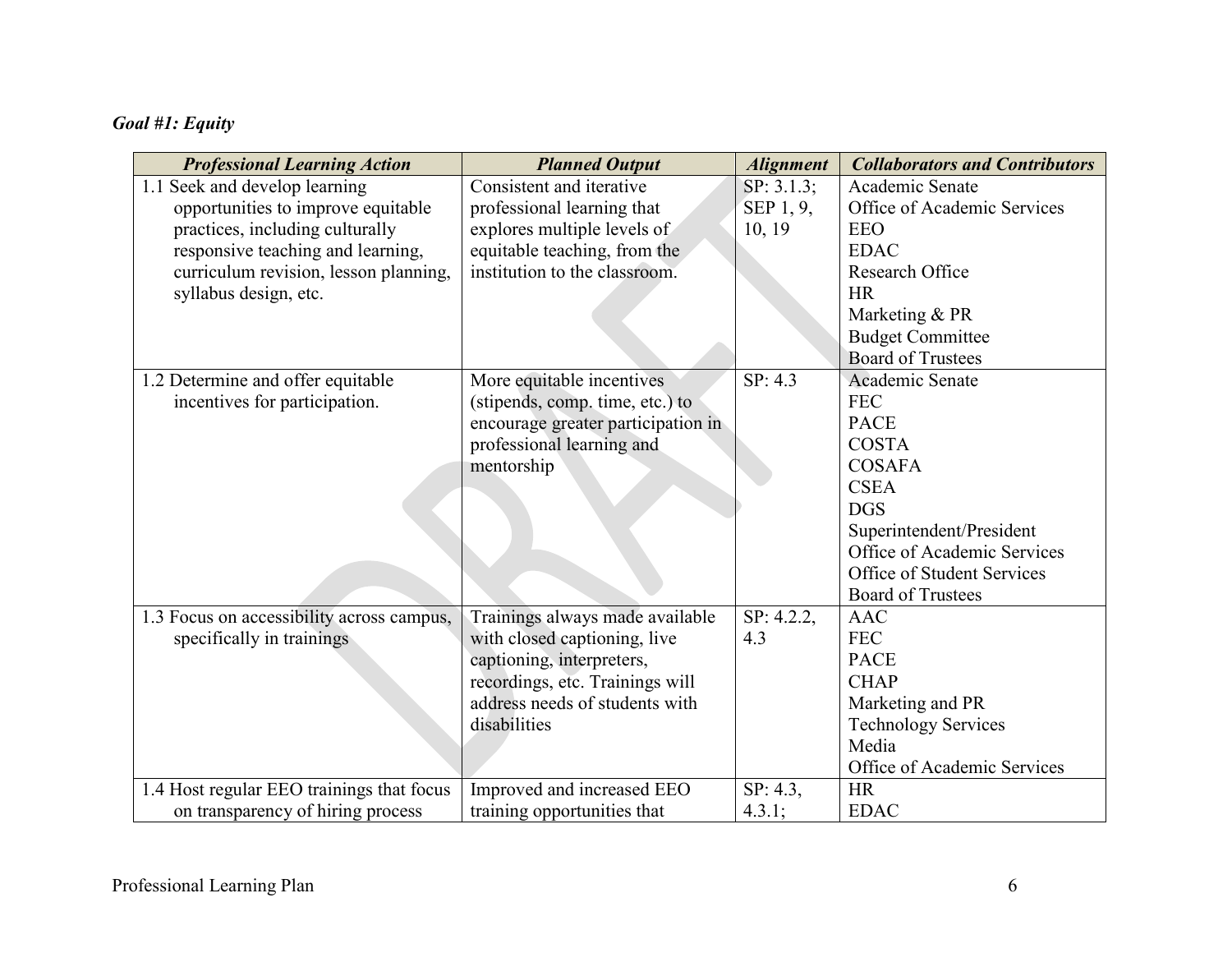| procedures, employment opportunity         | improve hiring procedures and     | EEO Plan      | <b>EEO</b>                  |
|--------------------------------------------|-----------------------------------|---------------|-----------------------------|
| publications, and equity narratives        | results.                          |               | Office of Academic Services |
| across all three campuses.                 |                                   |               | <b>PACE</b>                 |
|                                            |                                   |               | <b>Academic Divisions</b>   |
|                                            |                                   |               | <b>Division Deans</b>       |
|                                            |                                   |               | <b>COSTA</b>                |
|                                            |                                   |               | <b>COSAFA</b>               |
|                                            |                                   |               | <b>CSEA</b>                 |
| 1.5 Host in-house hiring training sessions | Improved opportunities for part-  | SP: 4.3,      | <b>FEC</b>                  |
| for part-time employees whenever           | time employees to learn about     | 4.3.1         | <b>PACE</b>                 |
| full-time faculty or staff positions are   | and successfully engage in hiring |               | <b>EEO</b>                  |
| offered                                    | processes                         |               | <b>COSTA</b>                |
|                                            |                                   |               | <b>COSAFA</b>               |
|                                            |                                   |               | <b>CSEA</b>                 |
|                                            |                                   |               | <b>HR</b>                   |
|                                            |                                   |               | Office of Academic Services |
|                                            |                                   |               | Office of Student Services  |
|                                            |                                   |               | <b>Academic Divisions</b>   |
|                                            |                                   |               | <b>Division Deans</b>       |
| 1.6 Support learning opportunities for     | Increased opportunities to learn  | SP: 2.1.4     | <b>FEC</b>                  |
| LCT and ZCT course options, for            | about LCT and ZCT options for     |               | Library                     |
| example sabbaticals and IIPs               | all courses                       |               | <b>Academic Divisions</b>   |
|                                            |                                   |               | <b>Division Deans</b>       |
|                                            |                                   |               | Office of Academic Services |
|                                            |                                   |               | <b>Board of Trustees</b>    |
| 1.7 Reflect on and evaluate the            | Increased understanding of and    | SP: 2.3.1,    | <b>English Department</b>   |
| effectiveness of AB 705                    | ways to improve student success   | 2.3.3;        | Math Department             |
| implementation, as departments,            | in ESL, English, and mathematics  | <b>SEP 12</b> | <b>ESL Department</b>       |
| divisions, and as a college.               | pathways                          |               | <b>Division Deans</b>       |
|                                            |                                   |               | <b>FEC</b>                  |
|                                            |                                   |               | <b>RPIE</b>                 |
|                                            |                                   |               | Office of Academic Services |
|                                            |                                   |               | <b>Board of Trustees</b>    |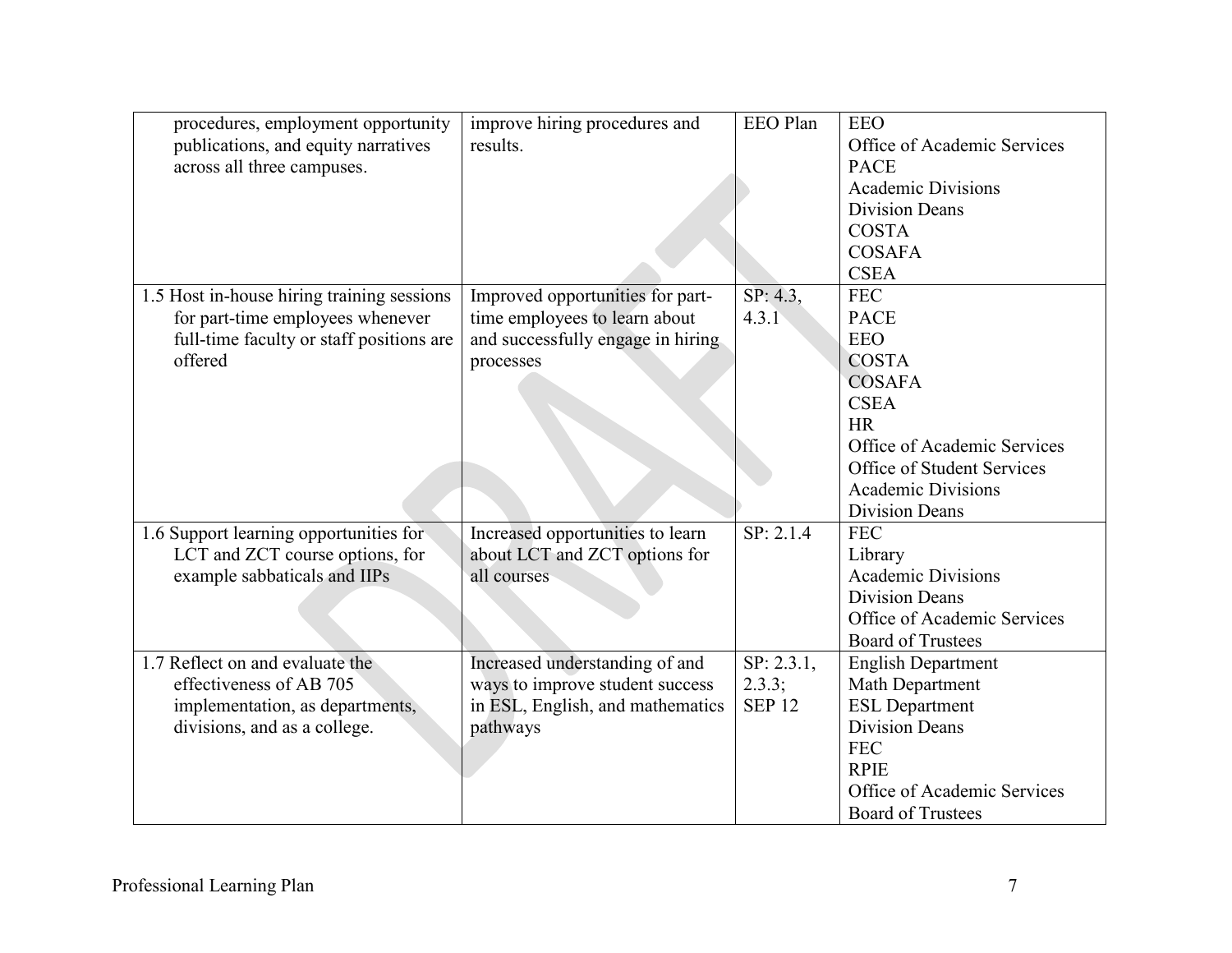## *Goal 2: Excellence*

| <b>Professional Learning Action</b>      | <b>Planned Output</b>              | <b>Alignment</b> | <b>Collaborators and Contributors</b> |
|------------------------------------------|------------------------------------|------------------|---------------------------------------|
| 2.1 Improve and develop understanding    | Increased data literacy training   | SP: 3.1.2,       | <b>RPIE</b>                           |
| of data literacy and its application.    | opportunities, increased           | 3.2.4,           | <b>Technology Services</b>            |
|                                          | awareness and access to data, and  | 4.1.1,           | <b>Technology Committee</b>           |
|                                          | improved use of data in decision-  | 4.1.2, 4.1.3     | <b>ETC</b>                            |
|                                          | making processes                   |                  | <b>Outcomes and Assessment</b>        |
|                                          |                                    |                  | <b>IPRC</b>                           |
|                                          |                                    |                  | <b>FEC</b>                            |
| 2.2 Implement mentorship and             | Increased number of mentorships    | SP: 2.1.1,       | <b>FEC</b>                            |
| excellence programs that are             | for faculty interested in learning | 2.1.2            | <b>PACE</b>                           |
| interdisciplinary, both top-down and     | new skills, concepts, teaching     |                  | <b>Academic Divisions</b>             |
| bottom-up.                               | approaches, particularly new       |                  | <b>Academic Deans</b>                 |
|                                          | faculty in their service area.     |                  | DE Coordinators                       |
|                                          |                                    |                  |                                       |
| 2.3 Support and implement local          | Increased availability of local,   | SP: 3.1,         | Academic Senate                       |
| extended professional learning           | deep professional learning         | 3.1.2,           | <b>FEC</b>                            |
| opportunities (e.g., Equity Institute,   | opportunities for our faculty      | 3.1.3, 4.3,      | <b>DGS</b>                            |
| Equity Projects, faculty inquiry         |                                    | 4.3.1            | <b>EDAC</b>                           |
| groups (FIGs), retreats, tiered          |                                    |                  |                                       |
| workshop series)                         |                                    |                  |                                       |
| 2.4 Offering learning opportunities that | Increased learning opportunities   | SP: 1.1.1,       | <b>FEC</b>                            |
| represent research and effective         | around improved pedagogical,       | 2.1.1,           |                                       |
| practices in the field of teaching and   | andragogical, praxis, student-     | 2.4.1,           | DE Coordinators                       |
| learning, including disciplinary and     | centered, service-oriented         | 2.4.2, 2.4.4     | Office of Student Services            |
| interdisciplinary opportunities, and     | approaches, and career elements    |                  | Office of Academic Services           |
| that reflect the needs of career and     | for students and programs          |                  | <b>Academic Divisions</b>             |
| workforce development                    |                                    |                  | <b>Division Deans</b>                 |
|                                          |                                    |                  | <b>Career Services</b>                |
| 2.5 Offer learning opportunities to      | Increased learning opportunities   | SP: 1.1.4,       | <b>Dual Enrollment Coordinator</b>    |
| improve and develop                      | that focus on the particular needs | 2.2.4; SEP       | <b>Academic Divisions</b>             |
| dual/concurrent enrollment               |                                    | 3, 11            | Academic Deans                        |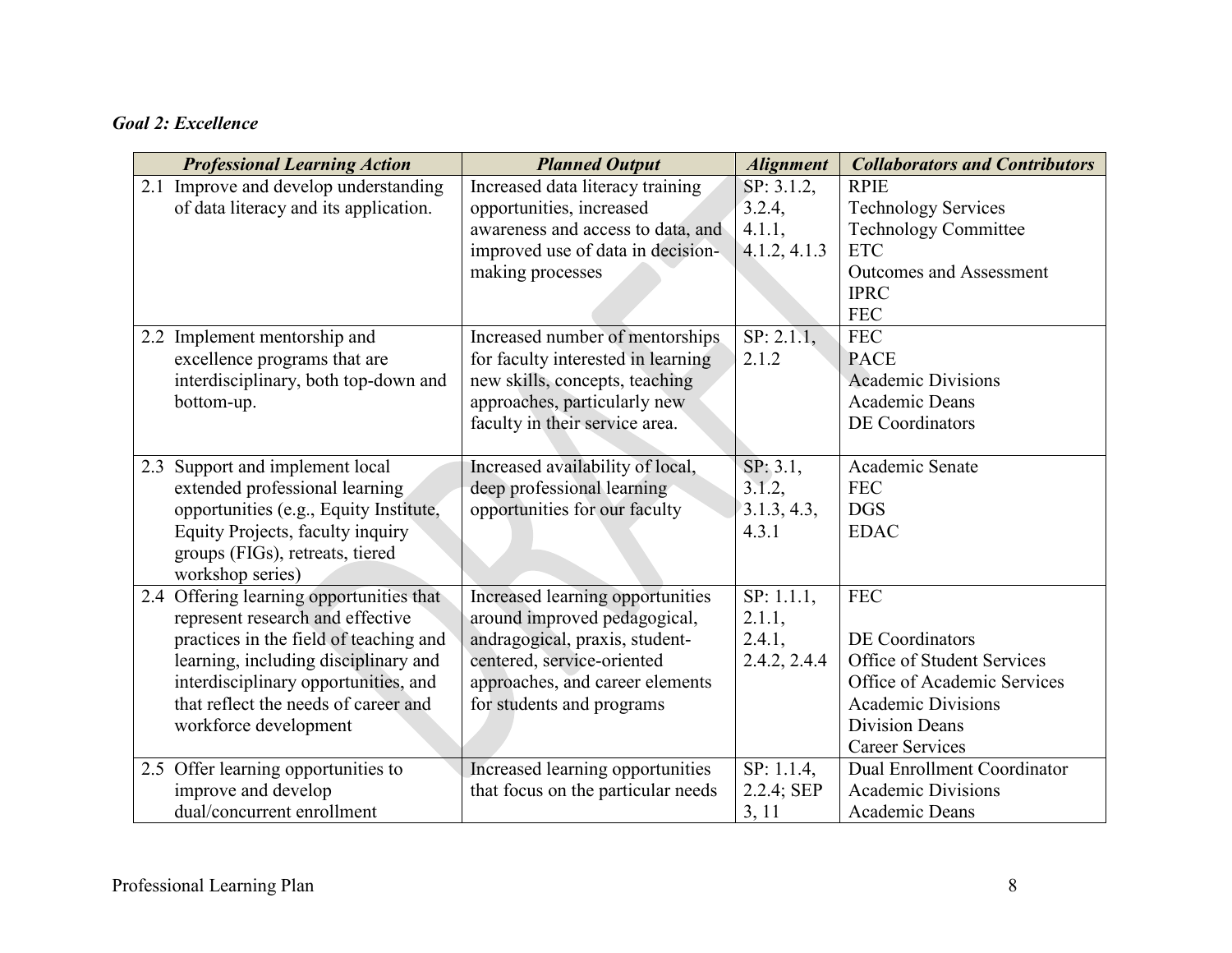| programs, including improve<br>relationships with K12 schools                                                                                                   | of dual/concurrent enrollment<br>programs                                                                                        |                                             | Counseling<br>Research Office<br><b>Dual Enrollment Districts</b>                                                                                                                 |  |
|-----------------------------------------------------------------------------------------------------------------------------------------------------------------|----------------------------------------------------------------------------------------------------------------------------------|---------------------------------------------|-----------------------------------------------------------------------------------------------------------------------------------------------------------------------------------|--|
| 2.6 Offer learning opportunities to<br>improve and develop teaching in<br>Distance Education, such as<br>conferences and FLEX trainings                         | Increased learning opportunities<br>that focus on the needs of<br>instructors teaching in online,<br>hybrid, and hyflex formats. | SP: 3.1,<br>3.1.2,<br>3.1.3, 4.3,<br>4.3.1  | DE Coordinators<br><b>Academic Divisions</b><br>Academic Deans<br><b>FEC</b>                                                                                                      |  |
| 2.7 Improve quality, relevancy, and<br>variety of staff trainings                                                                                               | Increased staff participation in<br>professional learning<br>opportunities relevant to their<br>duties and interests             | SP: 3.1.3,<br>$4.3.1;$ SEP<br>9,10          | <b>FEC</b><br><b>PACE</b><br><b>CSEA</b><br><b>Division Deans</b><br>Office of Academic Services<br>Office of Student Services<br>Office of Administrative<br>Services            |  |
| 2.8 Seek and develop learning<br>opportunities for peer tutoring and<br>mentoring programs, including<br>embedded tutoring and supplemental<br>instruction (SI) | Increased support for student<br>success and engagement across<br>the District                                                   | SP: 2.3.2,<br>2.4.4,<br>3.2.5; SEP<br>8, 21 | Academic Senate<br><b>Academic Divisions</b><br><b>Academic Support Services</b><br><b>Division Deans</b><br>Office of Academic Services<br>Office of Student Support<br>Services |  |
|                                                                                                                                                                 |                                                                                                                                  |                                             |                                                                                                                                                                                   |  |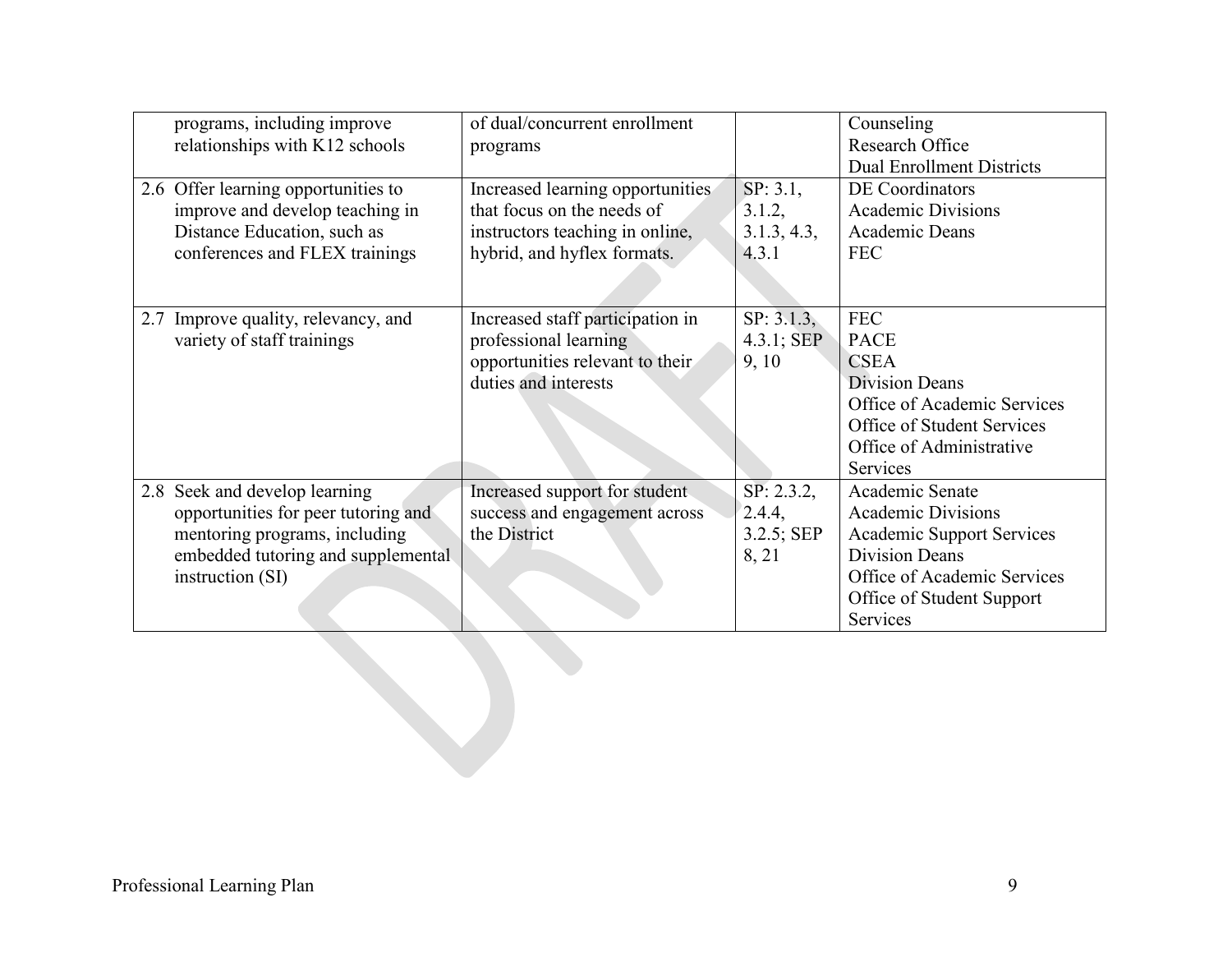## *Goal 3: Communication*

| <b>Professional Learning Action</b>       | <b>Planned Output</b>               | <b>Alignment</b>         | <b>Collaborators and Contributors</b> |
|-------------------------------------------|-------------------------------------|--------------------------|---------------------------------------|
| 3.1 Examine current communication         | District information, particularly  | SP: 4.1.2,               | Academic Senate and                   |
| practices and establish consistent and    | regarding professional learning,    | 4.2.1, 4.2.3             | subcommittees                         |
| regular communication standards           | will be clearer, accessible, and    |                          | DGS and subcommittees                 |
|                                           | less overwhelming                   |                          | Marketing & PR                        |
|                                           |                                     |                          | Provosts for district campuses        |
|                                           |                                     |                          | Classified staff                      |
| 3.2 Identify new—and support current—     | An amplified and supported          | $\overline{SP}$ : 3.1.4; | <b>Academic Divisions</b>             |
| methods for including and                 | student voice, one that can help    | SEP: 19,                 | <b>Technology Services</b>            |
| amplifying student voice on campus        | us improve the college and          | 21                       | Office of Student Services            |
| and in decision-making processes          | identify opportunities for          |                          | <b>Division Deans</b>                 |
| (The Campus, Tell a Giant, student        | professional learning               |                          | Marketing & PR                        |
| committee members, etc.)                  |                                     |                          | <b>Student Senate</b>                 |
|                                           |                                     |                          | All committees and                    |
|                                           |                                     |                          | subcommittees                         |
|                                           |                                     |                          | Student employees                     |
| 3.3 Develop and utilize a centralized,    | All faculty, staff, and             | SP: 3.1.3,               | <b>FEC</b>                            |
| district-wide professional learning       | administration can be aware of      | 4.3.1                    | Facilities                            |
| calendar                                  | and access professional learning    |                          | Marketing & PR                        |
|                                           | opportunities offered anytime on    |                          | <b>Technology Services</b>            |
|                                           | campus                              |                          | <b>PACE</b>                           |
|                                           |                                     |                          | <b>Academic Divisions</b>             |
|                                           |                                     |                          | Office of Academic Services           |
|                                           |                                     |                          | <b>Student Senate</b>                 |
|                                           |                                     |                          | <b>CHAP</b>                           |
| 3.4 Identify an online service or program | Centralized location will be        | SP: 4.2.1,               | <b>HR</b>                             |
| software, preferably an existing          | determined and maintained in        | 4.2.2, 4.2.3             | Media Services                        |
| service, as a centralized location for    | order to save communications and    |                          | <b>Technology Services</b>            |
| communications and recorded               | professional learning               |                          | <b>Technology Committee</b>           |
| trainings (e.g., Sharepoint, the          | opportunities for later use by      |                          | Marketing & PR                        |
| website, OneDrive, etc.)                  | faculty, staff, and administrators. |                          | <b>FEC</b>                            |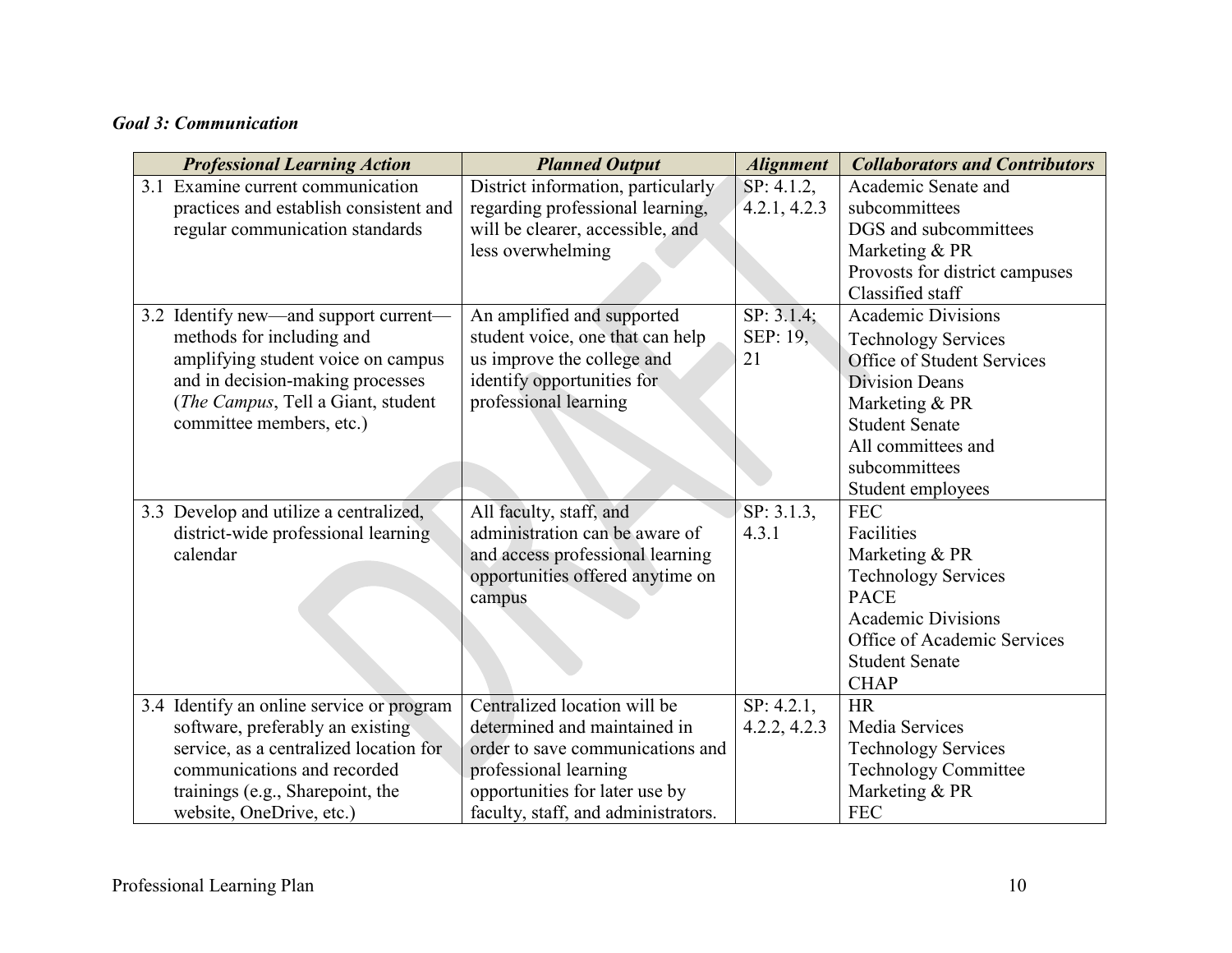|                                          |                                  |               | <b>PACE</b><br><b>ETC</b><br>Office of Academic Services<br><b>AAC</b> |
|------------------------------------------|----------------------------------|---------------|------------------------------------------------------------------------|
|                                          |                                  |               | O&A<br><b>IPRC</b>                                                     |
| 3.5 Offer trainings on interdepartmental | Broader understanding and use of | SP:           | Marketing & PR                                                         |
| communication and processes (e.g.,       | interdepartmental communication  | 3.2.3, 4.2.1, | <b>FEC</b>                                                             |
| AdobeSign, Facilities requests, etc.)    | to improve District operations   | 4.2.2         | <b>PACE</b>                                                            |
|                                          |                                  |               | Facilities                                                             |
|                                          |                                  |               | Media Services                                                         |
|                                          |                                  |               | <b>Technology Services</b>                                             |
|                                          |                                  |               | Office of Student Services                                             |
|                                          |                                  |               | Office of Academic Services                                            |
|                                          |                                  |               | <b>Academic Divisions</b>                                              |
|                                          |                                  |               | Academic Deans                                                         |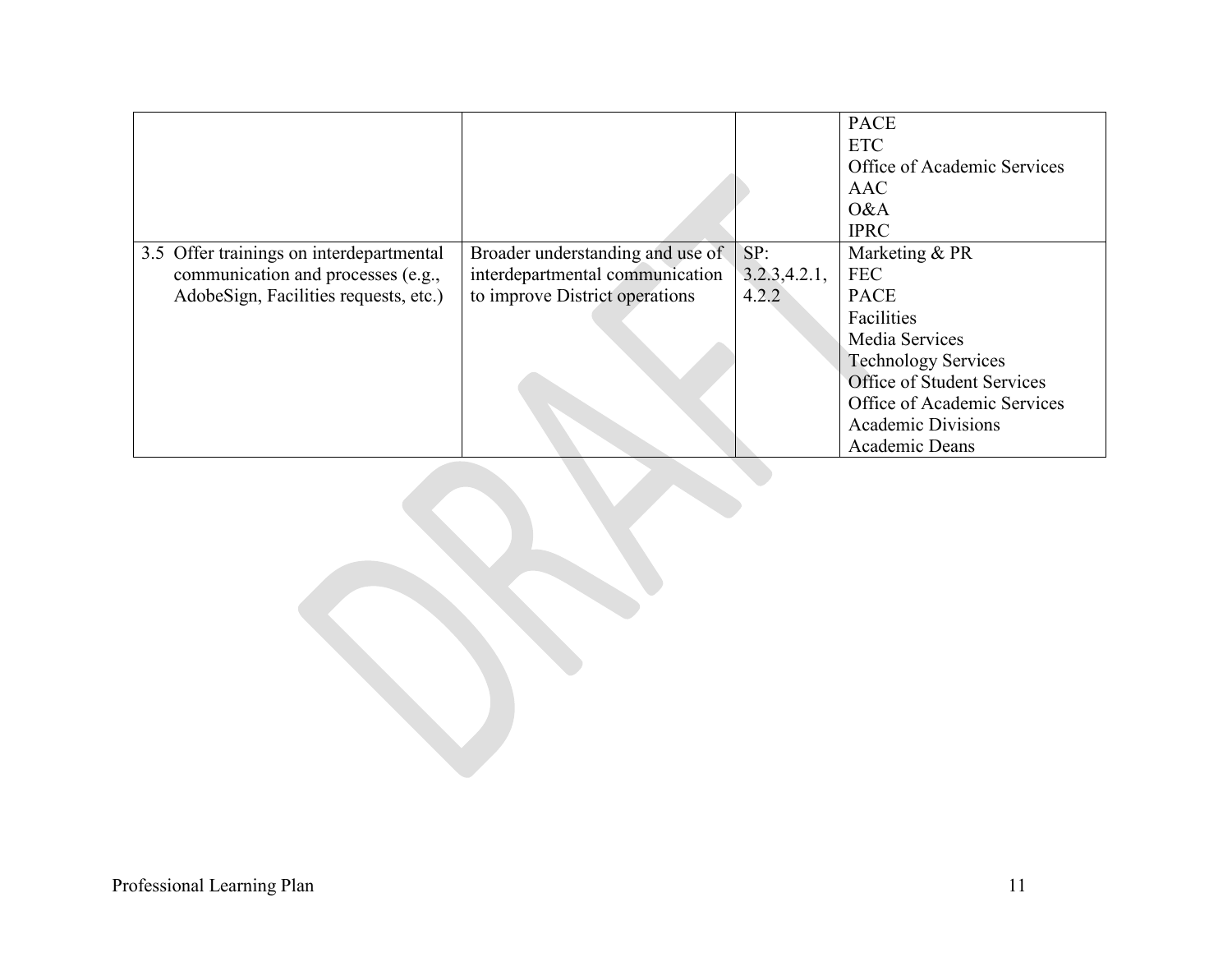# *Goal 4: Operations*

| <b>Professional Learning Action</b>       | <b>Planned Output</b>              | <b>Alignment</b> | <b>Collaborators and Contributors</b> |
|-------------------------------------------|------------------------------------|------------------|---------------------------------------|
| 4.1 Use NeoGov platform to offer all      | Differentiated onboard materials   | SP: 4.3.1        | <b>HR</b>                             |
| employee onboarding before they           | available to new faculty, staff,   |                  | Academic Senate                       |
| arrive on campus                          | and administration immediately     |                  | <b>DGS</b>                            |
|                                           | after hiring is confirmed,         |                  | Office of Academic Services           |
|                                           | including welcome videos, linked   |                  | Office of Students Services           |
|                                           | trainings, etc.                    |                  | <b>COSTA</b>                          |
|                                           |                                    |                  | <b>CSEA</b>                           |
|                                           |                                    |                  | <b>COSAFA</b>                         |
|                                           |                                    |                  | President/Superintendent's            |
|                                           |                                    |                  | Office                                |
|                                           |                                    |                  | <b>Board of Trustees</b>              |
|                                           |                                    |                  | <b>Academic Divisions</b>             |
|                                           |                                    |                  | <b>PACE</b>                           |
| 4.2 Implement more extensive faculty,     | More extensive, frequent,          | SP: 4.3.1        | <b>FEC</b>                            |
| staff, and administration orientations,   | recursive, and continuous          |                  | <b>PACE</b>                           |
| leveraging effective practices (e.g.,     | orientation opportunities exist to |                  | Facilities and Safety Council         |
| facilities New Employee Orientation       | assist all COS employees.          |                  | <b>Academic Divisions</b>             |
| Program, Convocation activities,          |                                    |                  | Office of Academic Services           |
| ROPES Course, etc.)                       |                                    |                  | <b>COSTA</b>                          |
|                                           |                                    |                  | <b>CSEA</b>                           |
|                                           |                                    |                  | <b>COSAFA</b>                         |
| 4.3 Create a schedule of "routine"        | A centralized schedule of routine  | SP: 4.3.1        | <b>HR</b>                             |
| trainings" for faculty and staff          | trainings for faculty, staff, and  |                  | <b>FEC</b>                            |
|                                           | administration to reference for    |                  | Facilities and Safety Council         |
|                                           | recursive trainings vital to       |                  | <b>PACE</b>                           |
|                                           | effective operations               |                  |                                       |
| 4.4 Prioritize and engage in trainings to | Consistently engage in             | SP: 4.3.1        | <b>HR</b>                             |
| extend and maintain certifications        | professional learning that keeps   |                  | Facilities and Safety Council         |
| necessary to maintain COS                 | COS current and effective in its   |                  | <b>PACE</b>                           |
|                                           | operations;                        |                  |                                       |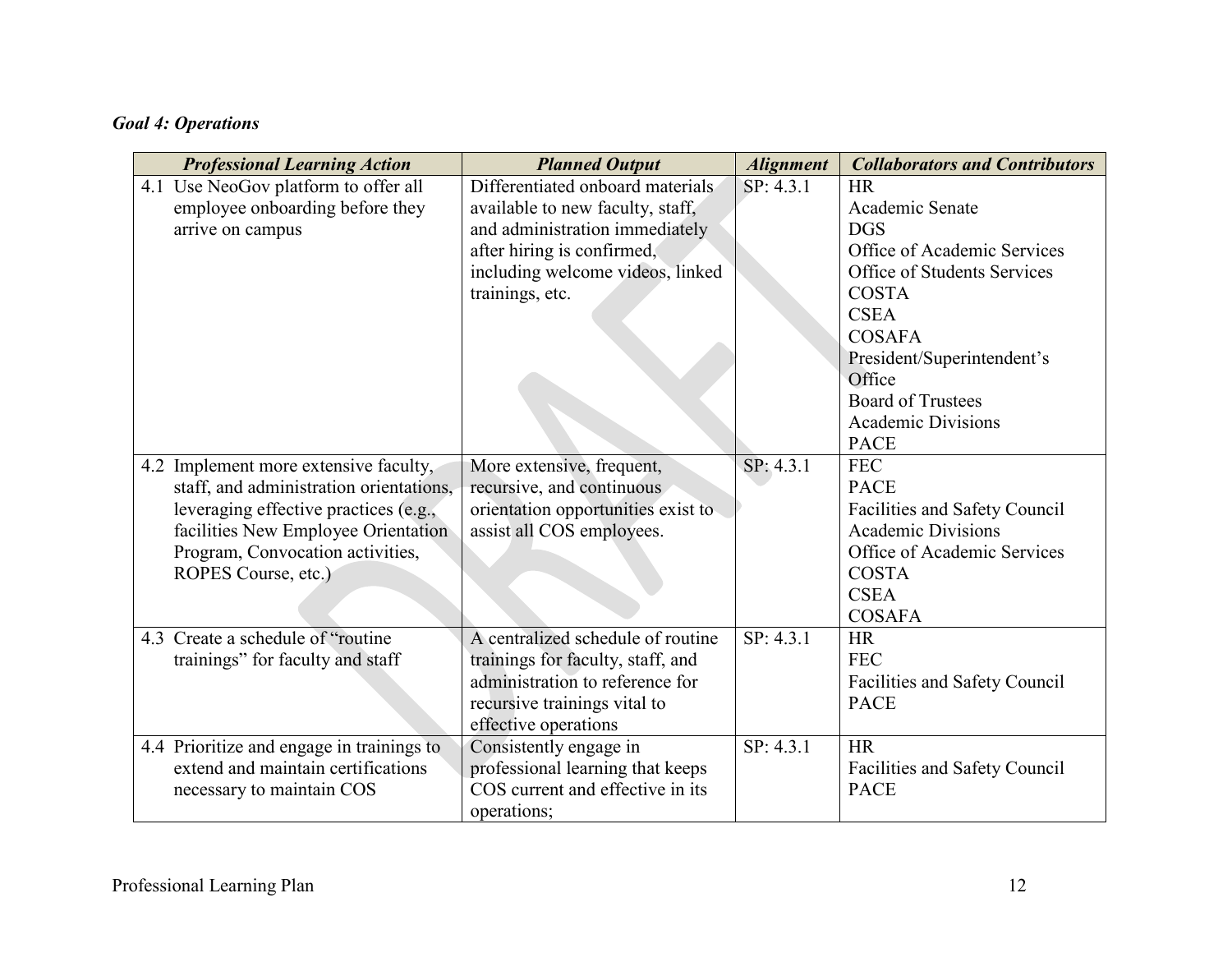| operations (e.g., sexual harassment,<br>safety, POST, etc.) |                                     |              |                               |
|-------------------------------------------------------------|-------------------------------------|--------------|-------------------------------|
| 4.5 Develop a pathway for technology                        | Institutionalized method to         |              | <b>ETC</b>                    |
|                                                             |                                     | SP: 3.2.2,   |                               |
| procurement (hardware and                                   | approve, reject, or change District | 4.1.3,       | <b>DECOS</b>                  |
| software)                                                   | technology to augment               | 4.1.4, 4.2.1 | DE Coordinators               |
|                                                             | instruction, student services, and  |              | Academic Senate               |
|                                                             | other District functions            |              | Academic Deans                |
|                                                             |                                     |              | Division Chairs               |
|                                                             |                                     |              | Office of Academic Services   |
| 4.6 Use SLO, PLO, ILO, Program                              | Improved types of and               | SP: 3.1.1,   | Academic Deans                |
| Review, and other District                                  | engagement in professional          | 3.1.2,       | <b>Student Services Deans</b> |
| assessments to create targeted                              | learning opportunities offered to   | 3.1.3,       | <b>Administrative Deans</b>   |
| professional learning opportunities                         | faculty, staff, and administration  | 4.1.2,       | <b>PACE</b>                   |
|                                                             |                                     | 4.3.1;       | <b>FEC</b>                    |
|                                                             |                                     | GP: Pillar   |                               |
|                                                             |                                     | 4. D & F     |                               |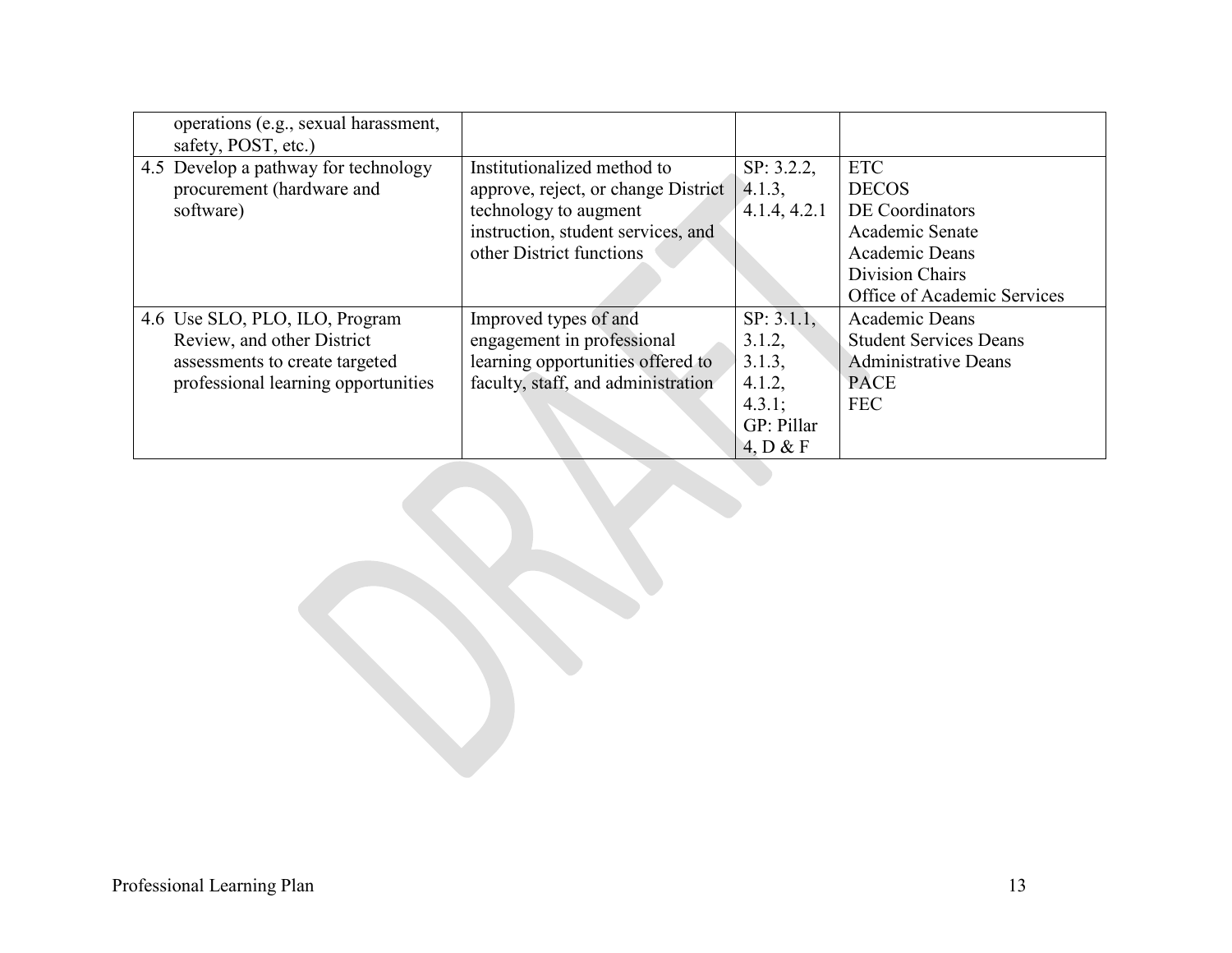### **Review Process**

In order for district-wide professional learning to keep at pace with changing institutional needs, the COS Professional Learning Plan should be revised the year following the revision of the Strategic Plan. The new Strategic Plan will help identify new campus-wide objectives and actions that will influence professional learning needs and, thus, our plans for professional learning.

In the year the Professional Learning Plan is to be revised, a Professional Learning Review Taskforce should be formed, and that taskforce should include the following members in order to accurately represent campus constituents:

- Dean of Human Resources
- FEC Co-Chairs
- PACE classified representative
- EDAC representative
- ETC/DECOS representative
- Facilities and Safety Council representative
- Any additional representatives to ensure campus-wide perspective and input

#### **Acknowledgements**

This plan would not be possible without the time, commitment, and leadership of the inaugural professional learning plan taskforce, including Erik Armstrong, Dr. Jesse Wilcoxson, John Bratsch, Mary-Catherine Oxford, Byron Woods, Kevin Mizner, Nicole Tudor, and Crystal Salazar.

The revised and updated version has been made possible by dedicated work from Erik Armstrong, Dr. Jesse Wilcoxson, Katie Cain, John Bratsch, Chief Donnie Charles, and Brice Nakamura.

We would also like to thank Mitra Sapienza and the City College of San Francisco for sharing their professional development plan with us. It greatly contributed to the shape of this plan.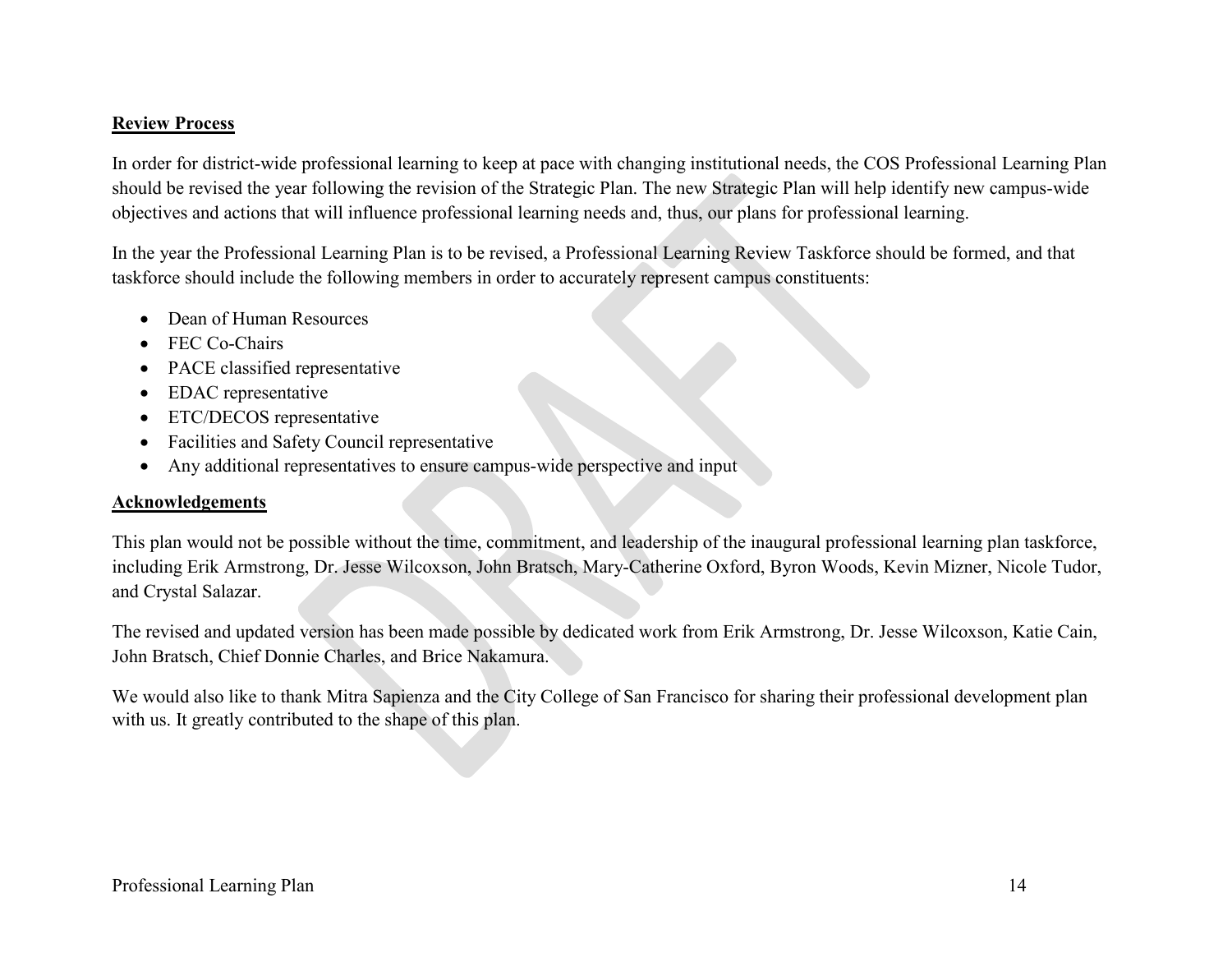#### **Glossary**

- AAC = Access and Ability Center
- ASCCC = Academic Senate for California Community Colleges
- CHAP = Cultural Historical Awareness Program
- COSAFA = College of the Sequoias Adjunct Faculty Association
- COSTA = College of the Sequoias Teachers Association
- CSEA = California School Employees Association
- DE = Distance Education
- DECOS = Distance Education Committee at College of the Sequoias
- DGS = District Governance Senate
- EDAC = Equity and Diversity Action Committee
- EEO = Equal Employment Opportunity
- ETC = Education Technology Committee
- FEC = Faculty Enrichment Committee
- $GP =$  Guided Pathways
- GQ = Giant Questionnaire
- HR = Human Resources
- IC = Instructional Council